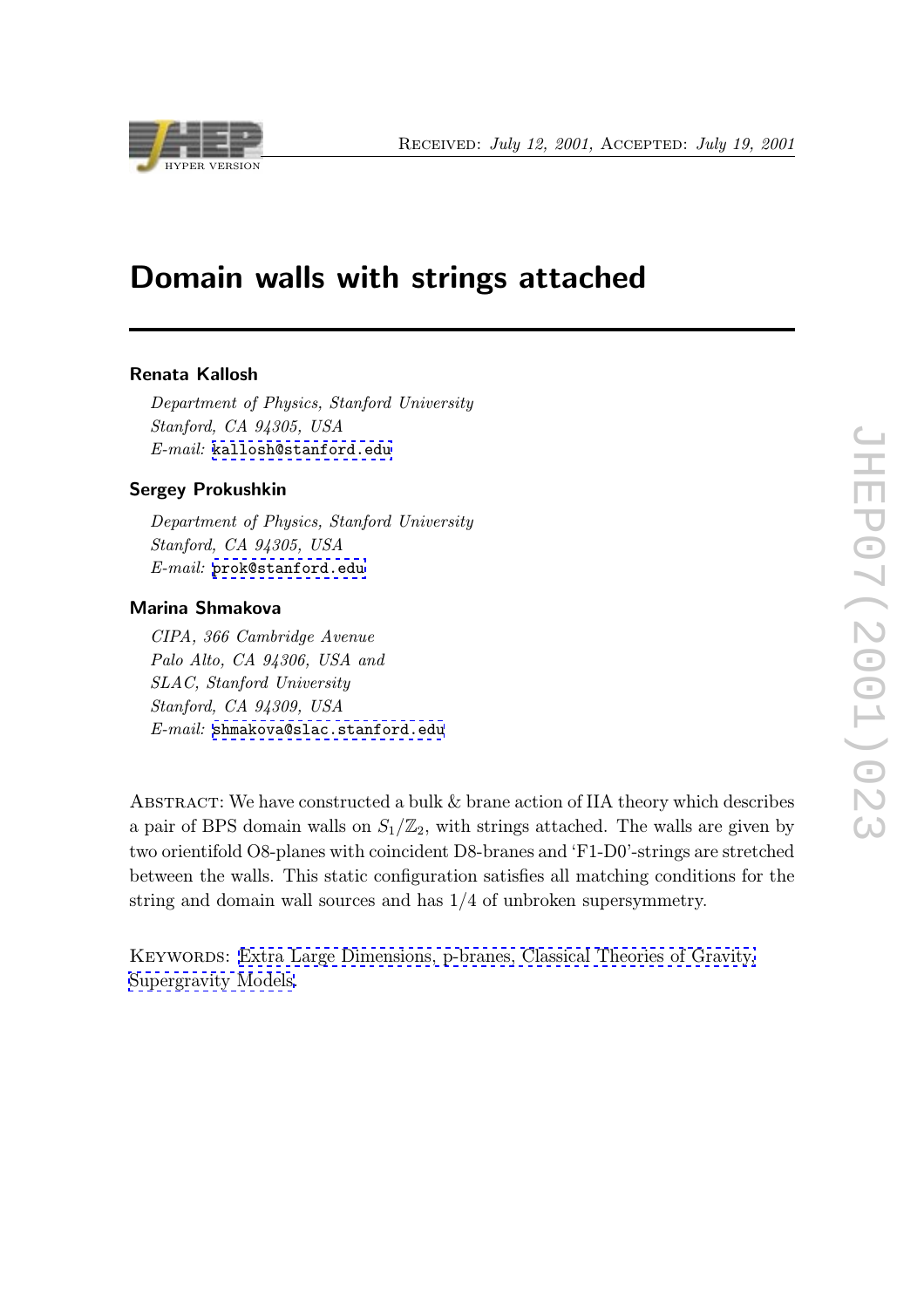## Contents

| 1. Introduction                    |    |
|------------------------------------|----|
| 2. Partially dualized action       | 3  |
| 3. Walls and strings               | 5  |
| A. $1/4$ of unbroken supersymmetry | 10 |

#### 1. Introduction

Recently a new approach to type-IIA theory in 10d was initiated in [1]. It was given a name 'bulk & brane action'.<sup>1</sup> The purpose was to clarify the properties of D8 branes (domain walls in 10d) and related configurations which require the 'massive' type-IIA bulk supergravity of Romans [5]. The new version of IIA supergrav[ity](#page-12-0) in the bulk [1] includes a 10-form field strength  $G^{(10)}$  which is dual to zero-form field strength  $G^{(0)}$ . The theory is defined on  $S_1/\mathbb{Z}_2$  space. The value of  $G^{(0)}$  depends on the brane part of the bulk & brane action. [Th](#page-12-0)e brane part consists of two orientifold planes a[nd](#page-12-0) some number of D8 branes coincident with each of the O8 planes. The resulting on shell value of the 0-form field  $G^{(0)}$  in the presence of sources is a piecewise constant

$$
G^{(0)}(x^9) = \frac{2n - 16}{4\pi l_s} \epsilon(x^9) .
$$

This identifies the mass parameter of type-IIA supergravity in 'bulk & brane action' [1] as follows:

$$
m = \begin{cases} \frac{n-8}{2\pi\ell_s}, & 0 < x^9 < \pi R, \\ -\frac{n-8}{2\pi\ell_s}, & -\pi R < x^9 < 0. \end{cases}
$$
 (1.1)

The mass is quantized in string units and it is proportional to  $n-8$  where there are  $2n$  and  $2(16 - n)$  D8-branes (including the images) at each O8-plane. The mass

<sup>&</sup>lt;sup>1</sup>This was a follow up of a 5d bulk  $\&$  brane action suggested in [2] with the purpose to supersymmetrize the Randall-Sundrum [3] brane world. This approach to IIA theory is closely related to Polchinski-Witten construction [4].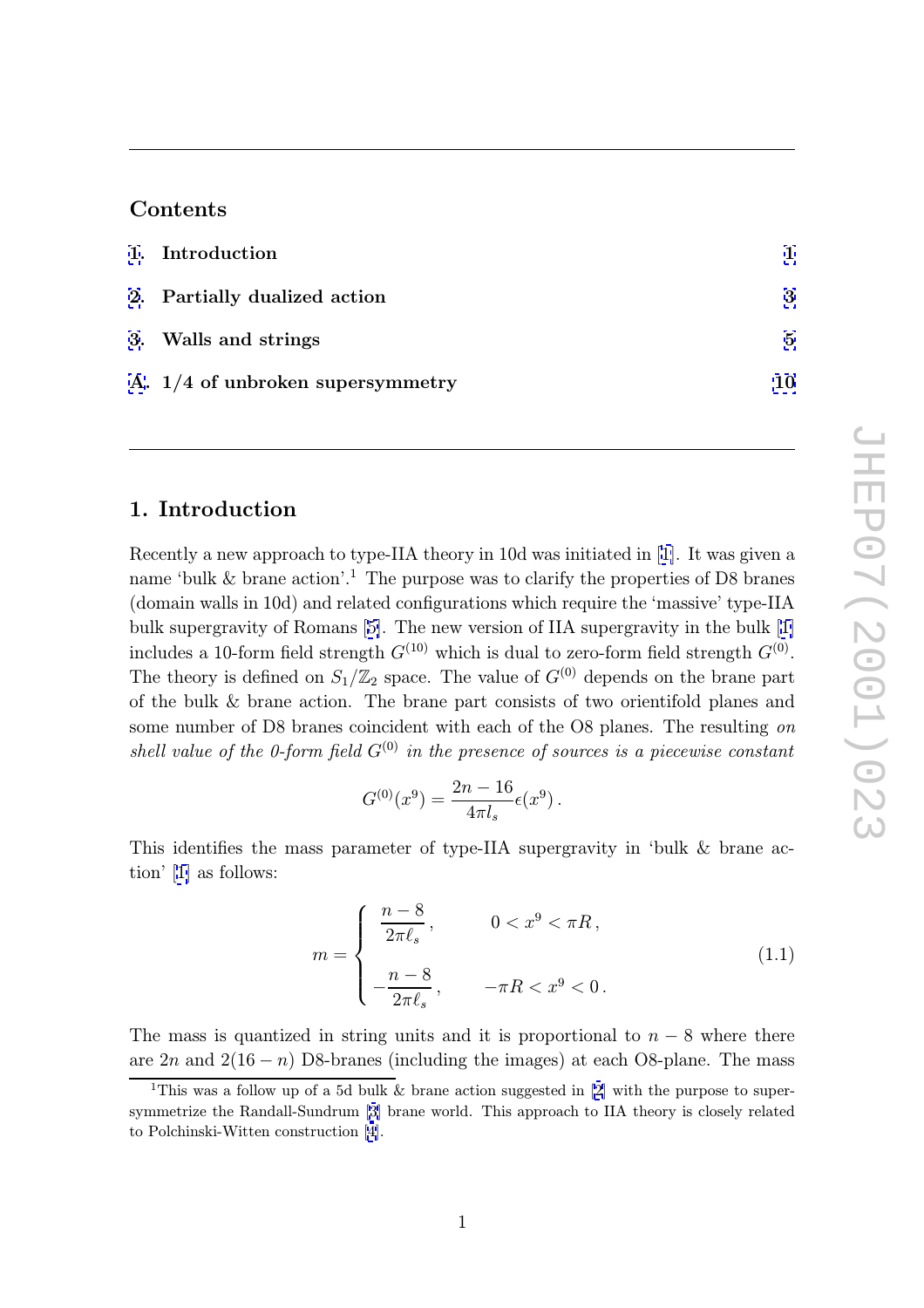vanishes in the special case  $n = 8$  when the contribution from the D8-branes cancels exactly the contribution from the O8-planes,

$$
n=8\qquad\Rightarrow\qquad m=0\,.
$$

The set up for the bulk & brane action allows to find the equations of motion following from the bulk supergravity as well as from the brane actions. A familiar example of this kind is the fundamental string F1: the equations of motion were derived from the bulk 10d massless supergravity supplemented by the string action [6]. The coordinates of the string were embedded into the target space of supergravity by the choice of the static gauge:  $X^0 = \tau, X^1 = \sigma$ . The matching conditions at the position of the string were satisfied for this solution. In [1] an analogous proced[ur](#page-12-0)e was performed for stringy domain walls in massive IIA bulk supergravity supplemented by O8 and D8 actions. The solution satisfied matching conditions at the positions of the walls and had 1/2 of unbroken supersymmet[ry.](#page-12-0)

The purpose of this paper is to introduce more general 'bulk & brane actions' and study the solutions of massive IIA theory with less unbroken supersymmetry. The challenge here is that apart from D8 branes which require massive supergravity, the rest of the known D-branes are solutions of the massless supergravity. Few solutions of the massive supergravity have been found before [7, 8]. However they have been found in the theory with the constant mass, without a 10-form, whereas a consistent theory of domain walls on  $S_1/\mathbb{Z}_2$  requires the presence of the 10-form dual to a 0-form and they both change the sign across the wall.

An interesting case which we will study in this paper is a configuration which one can conditionally call D8-D0-F1 solution. It is expected to define strings stretched between the walls. One can not expect a simple combination of known D8 brane, D0 brane and fundamental strings F1 solutions by the following reason:

- The status of the D0 brane in massive supergravity with everywhere constant mass is somewhat ambiguous since the 1-form can be gauged away via Higgs effect which makes the 2-form  $B$  a massive field [5]. In our theory [1], however, in presence of the 0- and 10-form fields it is impossible to gauge the RR 1-form away everywhere. In Romans theory [5] the field  $B_{\mu\nu}$  appears either via the field strength  $H = dB$  or in the combination  $dA + mB$  $dA + mB$ . Thus the tra[ns](#page-12-0)formation  $\delta B = dA/m$  does not change H and absorbs the 1-form A into B. In [1] B enters in a combination  $dA + G^{(0)}B$  [w](#page-12-0)here the 0-form  $G^{(0)}$  is a function and therefore  $G^{(0)}B$  can not absorb  $dA$ , in general.
- The fundamental string F1 of type-IIA massless supergravity does not [so](#page-12-0)lve equations of motion of the massive theory. Therefore in presence of O8-D8 walls some unusual strings may be expected.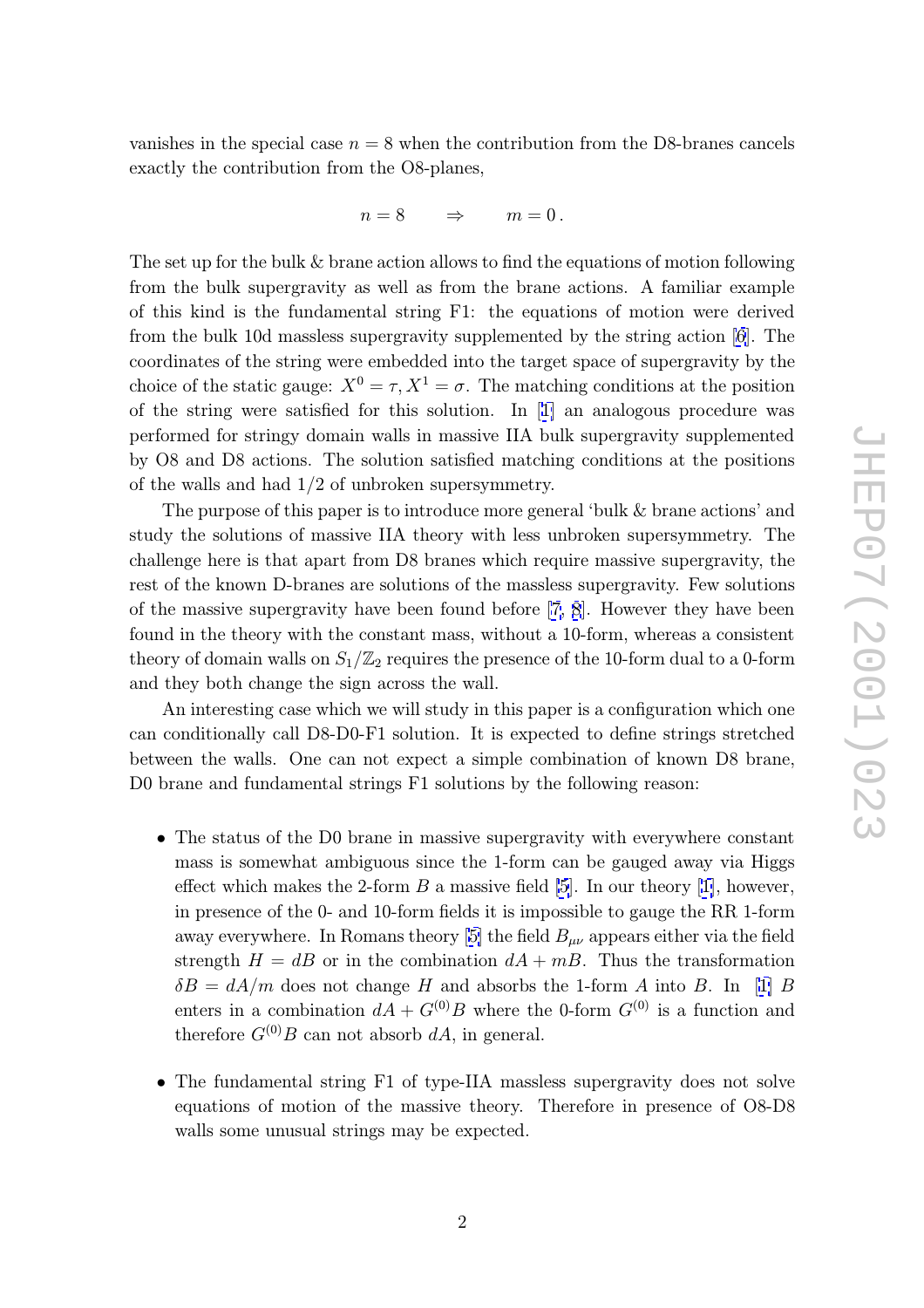<span id="page-3-0"></span>Our interest to the problem was enhanced also by a phenomenon of string creation when D0 particle crosses a D8 brane [9]. The observation in these papers was of the following nature. One considers one isolated D8-brane and one assumes that on one side of the D8-brane, for example the right hand side, there is a bulk defined by massless supergravity,

$$
m_{\rm rhs}=0\qquad\Rightarrow\qquad D0\,.
$$

Therefore on the right hand side of the D8-brane the usual D0-branes are possible since they solve equations of motion of massless supergravity. On the other side of the D8-brane the bulk is assumed to have a non-vanishing mass, i.e. the bulk is defined by the massive supergravity. The usual D0-brane can not exist there without a  $B_{\mu\nu}$ field. Thus a string must be created as soon as the D0-brane crosses the D8-branes and appears on the other side where

$$
m_{\text{lhs}} \neq 0 \qquad \Rightarrow \qquad D0 + F1 \, .
$$

In our case when we have two O8-D8 domain walls at the fixed points of the orientifold, the mass changes the sign across the wall, but is nowhere vanishing. Therefore we expect to find a solution which everywhere has a modified string combined with some modified charged D-particle.

#### 2. Partially dualized action

We will start from  $d = 10$  lagrangian for dual IIA which is given in eq.  $(2.23)$  of [1] with the independent fields<sup>2</sup>

$$
\left\{e_{\mu}^{a},B_{\mu\nu},\phi,G^{(0)},G_{\mu\nu}^{(2)},G_{\mu_{1}\cdots\mu_{4}}^{(4)},A_{\mu_{1}\cdots\mu_{5}}^{(5)},A_{\mu_{1}\cdots\mu_{7}}^{(7)},A_{\mu_{1}\cdots\mu_{9}}^{(9)},\psi_{\mu},\lambda\right\}.
$$
 (2.1)

The bulk action is

$$
S_{\text{bulk}}^{5,7,9} = -\frac{1}{2\kappa_{10}^{2}} \int d^{10}x \sqrt{-g} \Biggl\{ e^{-2\phi} \Biggl[ R(\omega(e)) - 4(\partial\phi)^{2} + \frac{1}{2}H \cdot H - 2\partial^{\mu}\phi \chi_{\mu}^{(1)} + H \cdot \chi^{(3)} + 2\bar{\psi}_{\mu} \Gamma^{\mu\nu\rho} \nabla_{\nu} \psi_{\rho} - 2\bar{\lambda} \Gamma^{\mu} \nabla_{\mu} \lambda + 4\bar{\lambda} \Gamma^{\mu\nu} \nabla_{\mu} \psi_{\nu} \Biggr] + 2\bar{\psi}_{\mu} \Gamma^{\mu\nu\rho} \nabla_{\nu} \psi_{\rho} - 2\bar{\lambda} \Gamma^{\mu} \nabla_{\mu} \lambda + 4\bar{\lambda} \Gamma^{\mu\nu} \nabla_{\mu} \psi_{\nu} \Biggr] + 2\bar{\psi}_{\mu} \Gamma^{\mu\nu\rho} \nabla_{\nu} \psi_{\rho} - 2\bar{\lambda} \Gamma^{\mu} \nabla_{\mu} \lambda + 4\bar{\lambda} \Gamma^{\mu\nu} \nabla_{\mu} \psi_{\nu} \Biggr] + 2\bar{\psi}_{\mu} \Gamma^{\mu\nu\rho} \nabla_{\mu} \psi_{\rho} - 2\bar{\lambda} \Gamma^{\mu} \nabla_{\mu} \lambda + 4\bar{\lambda} \Gamma^{\mu\nu} \nabla_{\mu} \psi_{\nu} \Biggr] + 4\bar{\psi}_{\mu} \Gamma^{\mu\nu\rho} \Biggl\{ e^{-2\phi} \Biggl[ 2\pi \int d^{(2)}x \cdot \nabla_{\mu} \psi_{\rho} - 2\bar{\lambda} \Gamma^{\mu} \nabla_{\mu} \lambda + 4\bar{\lambda} \Gamma^{\mu\nu} \nabla_{\mu} \psi_{\rho} \Biggr] + 4\bar{\psi}_{\mu} \Gamma^{\mu\nu\rho} \nabla_{\mu} \psi_{\rho} - 2\bar{\lambda} \Gamma^{\mu} \nabla_{\mu} \lambda + 4\bar{\lambda} \Gamma^{\mu\nu} \nabla_{\mu} \psi_{\rho} \Biggr] + 4\bar{\psi}_{\mu} \Gamma^{\mu\nu\rho} \Biggl[ 2\pi \int d^{(2)}x \cdot \nabla_{\mu} \psi_{\rho} -
$$

 $+$  quartic fermionic terms,

<sup>2</sup>We keep all notation of [1].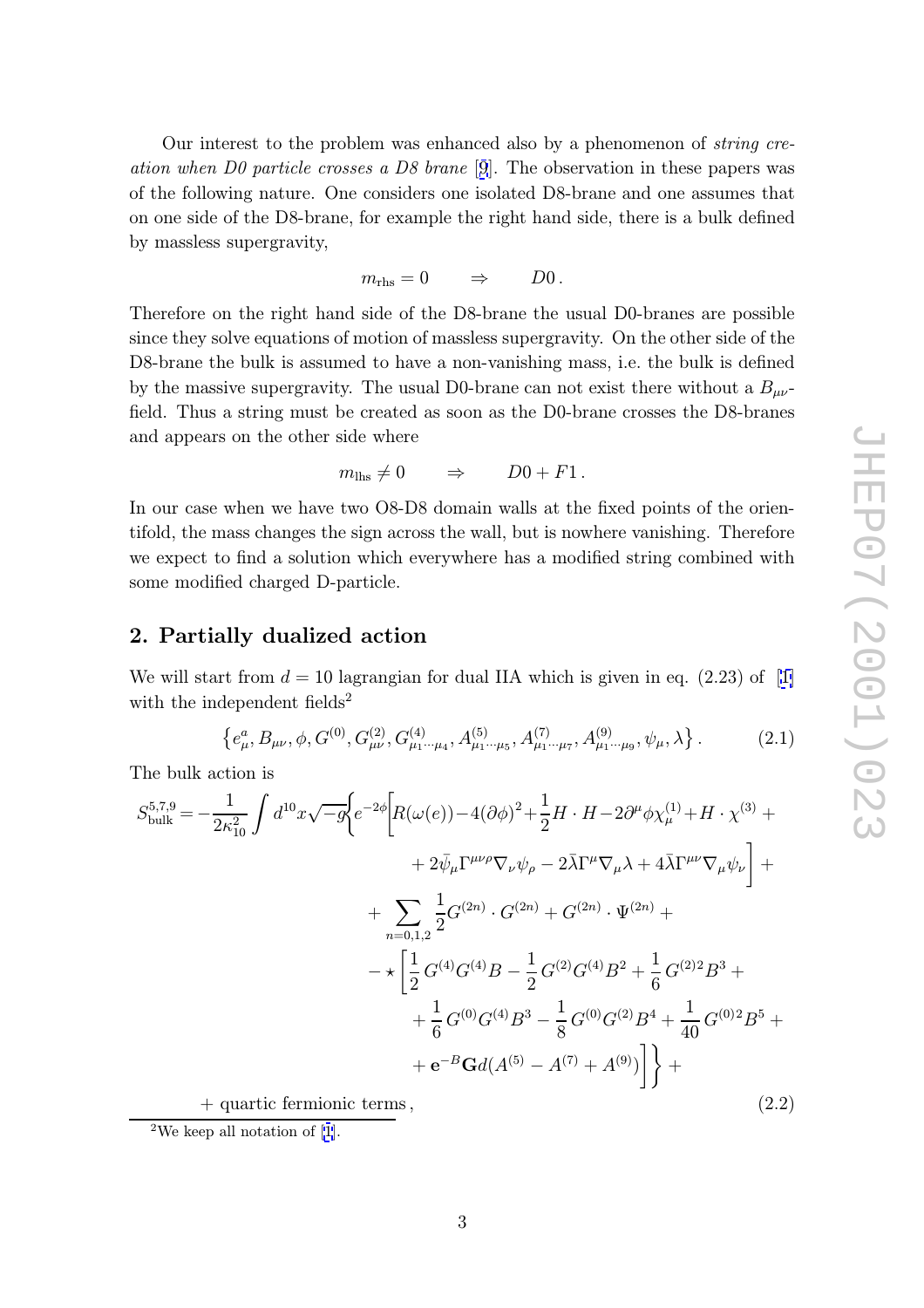<span id="page-4-0"></span>where  $\mathbf{G} = \sum_{n=0}^5$  $_{n=0}^{5} G^{(2n)}$  is a formal sum and

$$
\chi_{\mu}^{(1)} = -2\bar{\psi}_{\nu}\Gamma^{\nu}\psi_{\mu} - 2\bar{\lambda}\Gamma^{\nu}\Gamma_{\mu}\psi_{\nu},
$$
\n
$$
\chi_{\mu\nu\rho}^{(3)} = \frac{1}{2}\bar{\psi}_{\alpha}\Gamma^{[\alpha}\Gamma_{\mu\nu\rho}\Gamma^{\beta]}\mathcal{P}\psi_{\beta} + \bar{\lambda}\Gamma_{\mu\nu\rho}^{\beta}\mathcal{P}\psi_{\beta} - \frac{1}{2}\bar{\lambda}\mathcal{P}\Gamma_{\mu\nu\rho}\lambda,
$$
\n
$$
\Psi_{\mu_1\cdots\mu_{2n}}^{(2n)} = \frac{1}{2}e^{-\phi}\bar{\psi}_{\alpha}\Gamma^{[\alpha}\Gamma_{\mu_1\cdots\mu_{2n}}\Gamma^{\beta]}\mathcal{P}_{n}\psi_{\beta} + \frac{1}{2}e^{-\phi}\bar{\lambda}\Gamma_{\mu_1\cdots\mu_{2n}}\Gamma^{\beta}\mathcal{P}_{n}\psi_{\beta} + \frac{1}{4}e^{-\phi}\bar{\lambda}\Gamma_{[\mu_1\cdots\mu_{2n-1}}\mathcal{P}_{n}\Gamma_{\mu_{2n}}]\lambda.
$$

The fields  $G^{(0)}$ ,  $G^{(2)}_{\mu\nu}$ ,  $G^{(4)}_{\mu_1\cdots\mu_4}$  are auxiliary since they enter into the action without derivatives and can be integrated out so that the action will depend on the field strengths of  $A_{\mu_1\cdots\mu_5}^{(5)}$ ,  $A_{\mu_1\cdots\mu_7}^{(7)}$ ,  $A_{\mu_1\cdots\mu_9}^{(9)}$  R-R forms. Alternatively, it was explained in [1], one can dualize this action and bring it to the form closely related to the original action of Romans [5] where the 1-form  $C_{\mu}^{(1)}$  and the 3-form  $C_{\mu\nu\lambda}^{(3)}$  appear and the mass is constant. The change of the basis for RR-forms must be performed for s[uc](#page-12-0)h transition,  $\mathbf{A} = \mathbf{C} \wedge e^{-B}$ . The action in stringy frame is given in [1, eq. (2.33)].

None of these a[ct](#page-12-0)ions, neither the one in (2.2) nor the Romans-type action, can be used directly to find a solution we are looking for, since we need both a 1-form for D0 and a 9-form for O8-D8 wall. However, it is easy to bring [th](#page-12-0)e action (2.2) to a desirable form.

Our goal therefore is to construct a partially dual Lagrangian in terms of independent fields

$$
\left\{e_{\mu}^{a},B_{\mu\nu},\phi,G^{(0)},G_{\mu_{1}\cdots\mu_{4}}^{(4)},A_{\mu}^{(1)},A_{\mu_{1}\cdots\mu_{5}}^{(5)},A_{\mu_{1}\cdots\mu_{9}}^{(9)},\psi_{\mu},\lambda\right\}
$$
(2.3)

that will correspond to the D0-F1-D8 brane system. We can express the auxiliary field  $G^{(2)}$  via  $A^{(1)}$ ,  $G^{(0)}$  and B using the field equations for  $A^{(7)}$  following from  $(2.2)$ 

$$
-\int \mathbf{e}^{-B} \mathbf{G}_{\wedge} dA^{(7)} = \int (d\mathbf{e}^{-B} \mathbf{G}) \wedge A^{(7)} + d[\cdots] \qquad \Rightarrow \qquad d(G^{(2)} - G^{(0)}B) = 0 \, .
$$

The most general solution is [1]:  $G^{(2)} = dA^{(1)} + G^{(0)}B + G_{\text{flux}}^{(2)}$ , where  $dG_{\text{flux}}^{(2)} = 0$ . We will choose  $G_{\text{flux}}^{(2)} = 0$  and will substitute the solution

$$
G^{(2)}(A^{(1)}, G^{(0)}, B) = dA^{(1)} + G^{(0)}B
$$
\n(2.4)

into (2.2) which will give us a partially dual action we are looking for :

$$
S_{\text{bulk}}^{1,5,9} = -\frac{1}{2\kappa_{10}^2} \int d^{10}x \sqrt{-g} \Biggl\{ e^{-2\phi} \Biggl[ R(\omega(e)) - 4(\partial \phi)^2 + \frac{1}{2} H \cdot H - 2 \partial^{\mu} \phi \chi_{\mu}^{(1)} + H \cdot \chi^{(3)} +
$$
  
+ 
$$
2 \bar{\psi}_{\mu} \Gamma^{\mu\nu\rho} \nabla_{\nu} \psi_{\rho} - 2 \bar{\lambda} \Gamma^{\mu} \nabla_{\mu} \lambda + 4 \bar{\lambda} \Gamma^{\mu\nu} \nabla_{\mu} \psi_{\nu} \Biggr] +
$$
  
+ 
$$
\frac{1}{2} G^{(0)} \cdot G^{(0)} + \frac{1}{2} G^{(4)} \cdot G^{(4)} + \frac{1}{2} (d A^{(1)} + G^{(0)} B) \times
$$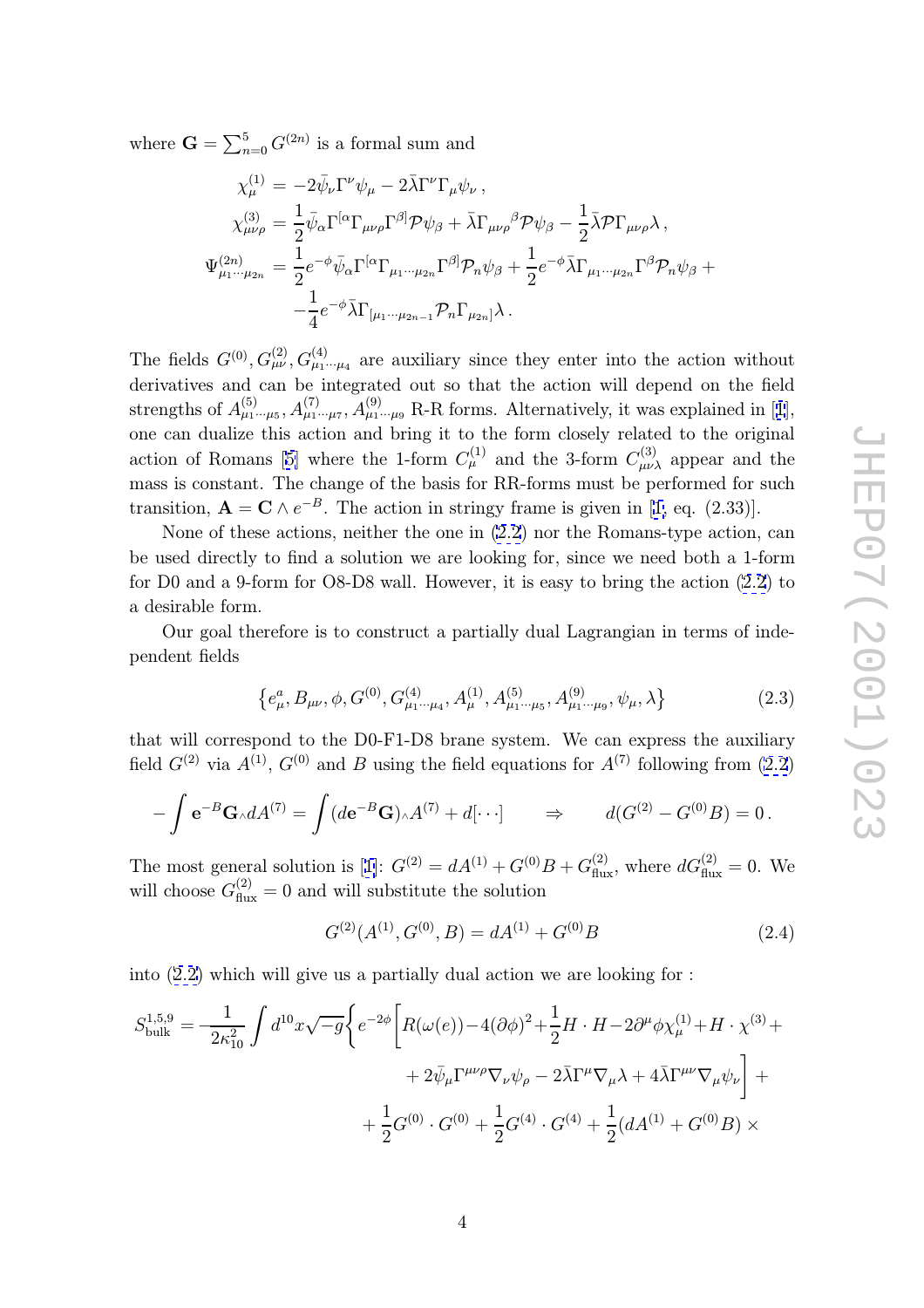$$
\times (dA^{(1)} + G^{(0)}B) + G^{(0)}\Psi^{(0)} + (dA^{(1)} + G^{(0)}B) \cdot \Psi^{(2)} +
$$
  
+  $G^{(4)} \cdot \Psi^{(4)} - \star \left[ \frac{1}{2} G^{(4)}G^{(4)}B - \frac{1}{3} G^{(0)}G^{(4)}B^3 +$   
+  $\frac{1}{15} G^{(0)2}B^5 + \frac{1}{6} dA^{(1)}dA^{(1)}B^3 +$   
+  $\left( \frac{5}{24} G^{(0)}B^4 - \frac{1}{2} G^{(4)}B^2 \right) dA^{(1)} +$   
+  $\left( G^{(4)} - B dA^{(1)} - \frac{1}{2} G^{(0)}B_{\wedge}B \right) dA^{(5)} +$   
+  $G^{(0)} dA^{(9)} \right] +$   
terms. (2.5)

+ quartic fermionic terms.

Substitution of (2.4) into supersymmetry transformation rules found in [1] for the action (2.2) gives the supersymmetry transformations of our new partially dual action (2.5):

$$
\delta_{\epsilon}\psi_{\mu} = \left(\partial_{\mu} + \frac{1}{4}\psi_{\mu} + \frac{1}{8}\Gamma_{11}H_{\mu}\right)\epsilon +
$$
\n
$$
+ \frac{1}{8}e^{\phi}\left(G^{(0)}\Gamma_{\mu} + \frac{1}{2}(2\partial_{[\nu}A^{(1)}_{\rho]}\Gamma^{\nu\rho} + G^{(0)}\beta)\Gamma_{\mu}\Gamma_{11} + \frac{1}{24}\mathcal{G}^{(4)}\Gamma_{\mu}\right)\epsilon,
$$
\n
$$
\delta_{\epsilon}\lambda = \left(\partial\phi - \frac{1}{12}\Gamma_{11}H\right)\epsilon + \frac{1}{4}e^{\phi}\left(5G^{(0)} + \frac{3}{2}(2\partial_{[\nu}A^{(1)}_{\rho]}\Gamma^{\nu\rho} + G^{(0)}\beta)\Gamma_{11} + \frac{1}{24}\mathcal{G}^{(4)}\right)\epsilon,
$$
\n
$$
\delta_{\epsilon}\phi = \frac{1}{2}\bar{\epsilon}\lambda,
$$
\n
$$
\delta G^{(0)} = 0,
$$
\n
$$
\delta A^{(1)} = -e^{-\phi}\bar{\epsilon}\Gamma_{11}\left(\psi_{\mu} - \frac{1}{2}\Gamma_{\mu}\lambda\right),
$$
\n
$$
\delta G^{(2)} = dE^{1} + G^{(0)}\delta_{\epsilon}B = \delta(dA^{(1)} + G^{(0)}B),
$$
\n
$$
\delta G^{(4)} = dE^{3} + G^{(2)}\delta_{\epsilon}B - H_{\lambda}E^{1},
$$
\n
$$
\delta A^{(5)} = E^{5} - B_{\lambda}E^{3} + \frac{1}{2}B_{\lambda}B_{\lambda}E^{1},
$$
\n
$$
\delta A^{(9)} = E^{9} - B_{\lambda}E^{7} + \frac{1}{2}B_{\lambda}B_{\lambda}E^{5} - \frac{1}{6}B_{\lambda}B_{\lambda}B_{\lambda}E^{3} + \frac{1}{24}B_{\lambda}B_{\lambda}B_{\lambda}E^{1},
$$
\n
$$
(2.6)
$$

where

$$
E^{(2n-1)}_{\mu_1\cdots\mu_{2n-1}} \equiv -e^{-\phi} \bar{\epsilon} \Gamma_{[\mu_1\cdots\mu_{2n-2}} (\Gamma_{11})^n \left( (2n-1)\psi_{\mu_{2n-1}} - \frac{1}{2} \Gamma_{\mu_{2n-1}} \right) \lambda \right).
$$

## 3. Walls and strings

We now make an assumption that our solution has  $G^{(4)} = 0$ ,  $A^{(5)} = 0$ ,  $B \wedge B = 0$ ,  $dA^{(1)} \wedge B = 0$ ,  $dA^{(1)} \wedge dA^{(1)} = 0$ . The full action whose variation will define the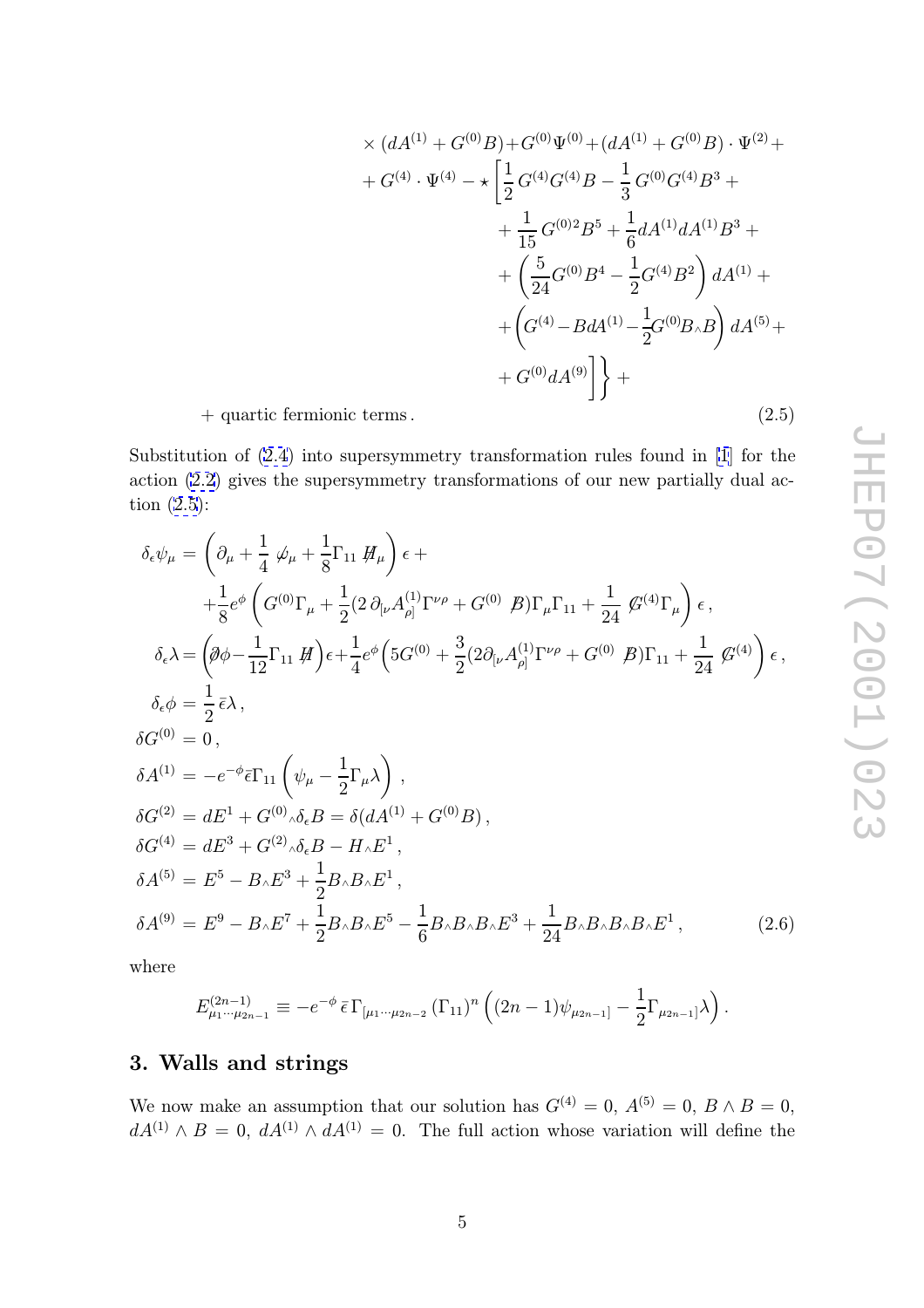<span id="page-6-0"></span>

**Figure 1:** At  $z = 0$  there is an O8-plane with 2n D8-branes on it, at  $|z| = \pi R$  there is a correct O8 plane with 2(16, s) D8 branes on it (counting the images). The configuration second O8-plane with  $2(16 - n)$  D8-branes on it (counting the images). The configuration includes an orthogonal to domain walls 'F1-D0' collection of strings sitting at positions  $\vec{x}_k$ , all in static equilibrium, 1/4 of supersymmetry unbroken.

D0-D8-F1 solution will consist of the bulk action and source actions. The brane source action for domain walls was presented in [1]. The sources for F1-D0 are not known and we hope to find them when the bulk solution will be established. Thus we take

$$
S_{\text{bulk\&brane}} = S_{\text{bulk}} + S_{\text{OSD8}} + S_{\text{F1D0}}.
$$
\n(3.1)

The simplified form of the bulk bosonic action (2.5) which we need for our solution is:

$$
S_{\text{bulk}} = -\frac{1}{2\kappa_{10}^2} \int d^{10}x \sqrt{-g} \left\{ e^{-2\phi} \left[ R(\omega(e)) - 4(\partial \phi)^2 + \frac{1}{12} (H_{\mu\nu\lambda})^2 \right] + \frac{1}{2} (G^{(0)})^2 + \frac{1}{2} (dA^{(1)} + G^{(0)}B)^2 - \star [G^{(0)}dA^{(9)}] \right\}.
$$
 (3.2)

The action of O8D8 (which is a D8-brane action in a static gauge, with excitations on the brane frozen) is

$$
S_{O8+D8} = -\mu_8 \int d^{10}x \left\{ e^{-\phi} \sqrt{|g_{(9)}|} + \alpha \frac{1}{9!} \varepsilon^{(9)} A^{(9)} \right\} (\delta(z) - \delta(z - \pi R)) ,\qquad (3.3)
$$

where  $\mu_8 = \frac{1}{2\kappa^2}$  $2\kappa_{10}^2$ tifold plane. The positive part of the tension comes from D8 branes coincident with  $\frac{2(n-8)}{(2\pi k)}$  $\frac{2(n-8)}{(2\pi\ell_s)}$ . Here -16 is the contribution to the tension from each orien-<br>specific part of the tension somes from D<sup>8</sup> branes soingident with the O-planes.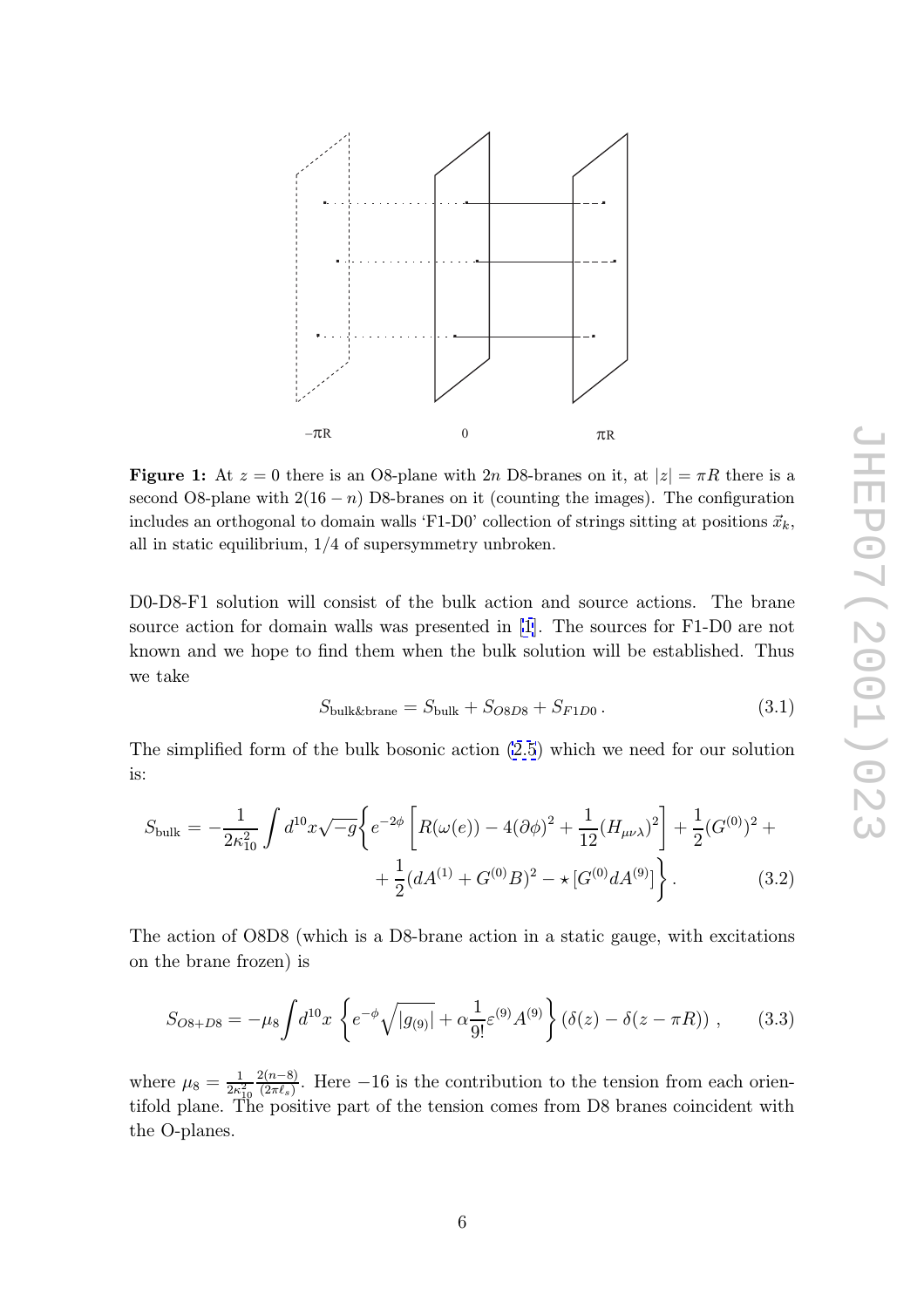<span id="page-7-0"></span>We will find the following D0-D8-F1 solution<sup>3</sup> on  $S^1/\mathbb{Z}_2$ . It depends on 2 harmonic functions,  $h(z)$ , where z is a coordinate transverse to the D8 brane, and  $f(x^i)$ where  $x^i$  are the 8 coordinates transverse to the string.

$$
ds^{2} = -h^{-1/2}f^{-3/2}dt^{2} + h^{1/2}f^{-1/2}dz^{2} + h^{-1/2}f^{1/2}(dx^{i})^{2}
$$
 (3.4)

$$
e^{\phi} = h^{-5/4} f^{1/4}, \qquad B_{zt} = af^{-1}, \qquad A_t = bh f^{-1}
$$
 (3.5)

$$
G_{it}^{(2)} = bh\partial_i f^{-1} , \qquad G_{zt}^{(2)} = 0
$$
 (3.6)

$$
G^{(0)} = -\star G^{(10)} = \alpha \frac{n-8}{2\pi l_s} \epsilon(z) = -\alpha \partial_z h \,, \tag{3.7}
$$

where  $\alpha^2 = a^2 = b^2 = 1$ ,  $b = \alpha a$  and  $G^{(2)} = dA + G^{(0)}B$  as in (2.4). Harmonic functions are defined as follows:

$$
f(\vec{x}) = 1 + \sum_{k} \frac{N_k \ c_f^{10}}{|\vec{x} - \vec{x}_k|^6}
$$
 (3.8)

$$
h(z) = 1 - \frac{n - 8}{2\pi l_s}|z|, \qquad \alpha^2 = 1,
$$
\n(3.9)

where

$$
c_f^{10} = \frac{2\kappa_{10}^2}{2\pi l_s^2 6\omega_7} \qquad \omega_7 = \frac{2\pi^{7/2}}{\Gamma(7/2)}.
$$
 (3.10)

The solutions of the equations of motion given above solve the equation of the action  $S_{\text{bulk}} + S_{\text{O8D8}}$  everywhere but at the positions of the F1-D0 strings at  $\vec{x} = \vec{x}_k$ . The form of the solutions suggest that one can find the source action for F1-D0 strings so that the total action has equation of motion for which  $(3.4)$ – $(3.10)$  gives a solution everywhere, including the position of the strings at  $\vec{x} = \vec{x}_k$ . We find the appropriate action in the form:

$$
S_{F1D0} = -\frac{1}{2\pi\alpha'} \left[ \int d^{10}x \sum_{k} N_{k} \delta^{8}(\vec{x} - \vec{x}_{k}) \times \right. \times \left\{ \left( e^{-\phi} \sqrt{-g_{tt}} - bA_{t} \right) + \left( \sqrt{-g_{tt}g_{zz}} - \frac{a}{2!} \epsilon^{\nu \lambda} B_{\nu \lambda} \right) \frac{e^{-\phi}}{\sqrt{g_{zz}}} \right\} \right] (3.11)
$$

Here  $\underline{\nu}, \underline{\lambda}$  take values t, z. As we see here, the action is not simply related to D0 or F1 solution. The first part somehow reminds a D0 action in a static gauge, however it is integrated over z and not only over t which would correspond to a D0 brane. The second part is almost an F1 string action in a static gauge. However, there is a term  $\frac{e^{-\phi}}{\sqrt{g_{zz}}}$  which for our solution is equal to  $h(z)$  and is related to O8-D8 domain wall. This term breaks the  $O(1, 1)$  symmetry of the fundamental string and is unusual.

<sup>3</sup>Our ansatz is motivated by the results from [8] where a closely related solution was obtained in Romans theory [5] with everywhere constant mass. On the other hand, for  $G^{(0)}(x) = -\star G^{(10)}(x)$ , when the string harmonic function f is trivial,  $N_k = 0$  and  $f = 1$ , our solution is reduced to the one for two O8-D8 domain walls on  $S^1/\mathbb{Z}_2$  deriv[ed](#page-12-0) in [1].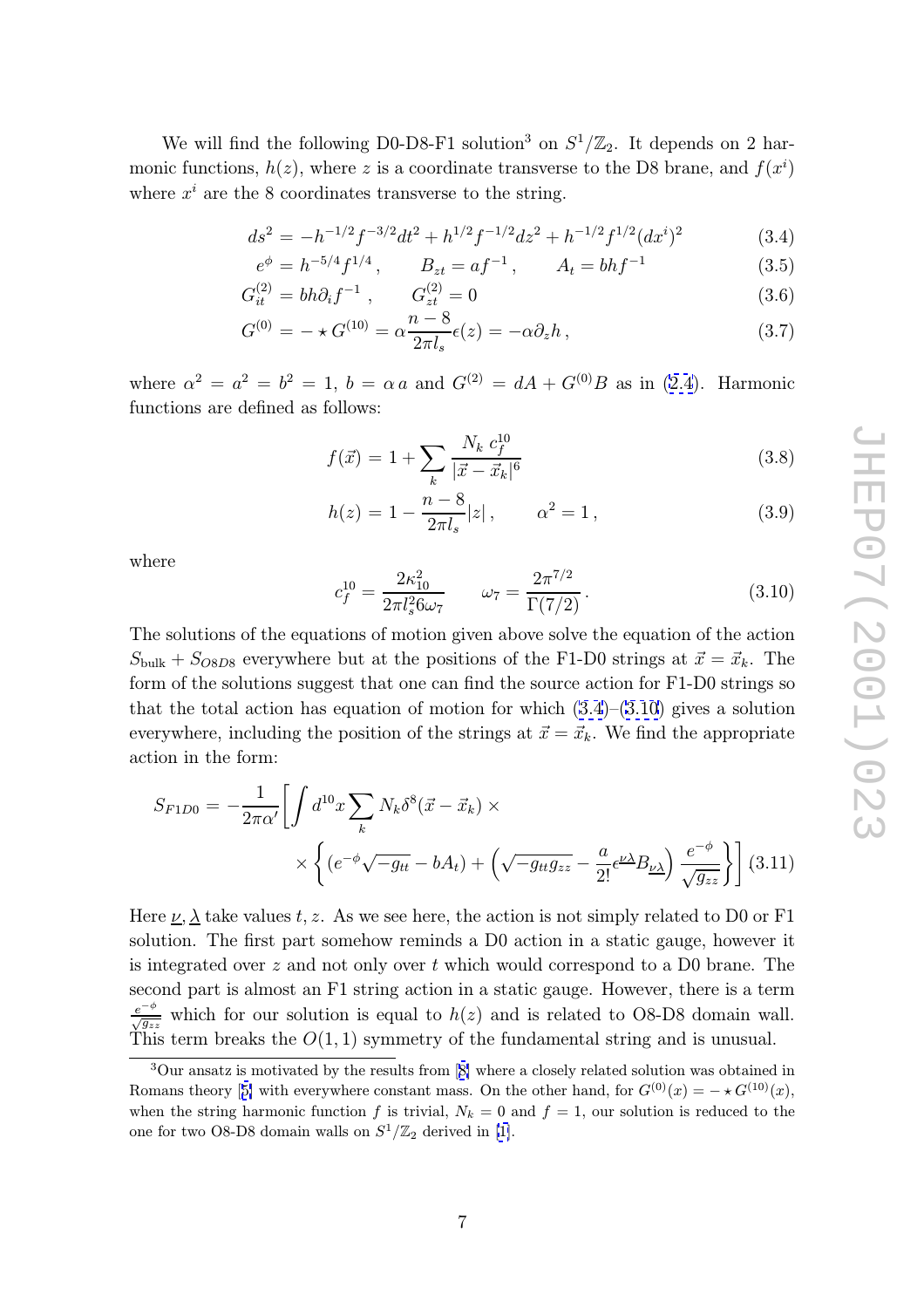<span id="page-8-0"></span>We will present below all equations of motion following from the bulk & brane action and show that they are solved by  $(3.4)$ – $(3.10)$ . Our total bulk & brane action which is a subject for variation over  $\left\{g_{\mu\nu}, B_{\mu\nu}, \phi, G^{(0)}, A^{(1)}_{\mu}, A^{(9)}_{\mu_1\cdots\mu_9}\right\}$  fields is:

$$
S_{\text{total}} = S_{\text{bulk}} + S_{\text{branes}} = \frac{1}{2\kappa_{10}^2} \left[ \int d^{10}x \mathcal{L}_{\text{bulk}} - \tilde{T}_{8} \int d^{10}x (\delta(z) - \delta(z - \pi R)) \left( e^{-\phi} \sqrt{|g_9|} + \alpha \frac{1}{9!} \epsilon^{(9)} A^{(9)} \right) - \right. - \tilde{T}_{2} \int d^{10}x \sum_{k} N_{k} \delta^{8} (\vec{x} - \vec{x}_{k}) \left\{ \left( e^{-\phi} \sqrt{-g_{tt}} - bA_{t} \right) + \right. + \left( \sqrt{-g_{tt}g_{zz}} - \frac{a}{2!} \epsilon^{\underline{\nu} \underline{\lambda}} B_{\underline{\nu} \underline{\lambda}} \right) \frac{e^{-\phi}}{\sqrt{g_{zz}}} \right\} \bigg](3.12)
$$

The covariant equations of motion that follow from the bulk action (3.2) are:

$$
\frac{\delta S}{\delta g^{\mu\nu}}|_{\text{bulk}} = -\frac{\sqrt{-g}}{2\kappa_{10}^2} \left( e^{-2\phi} \left[ R_{\mu\nu} - \frac{1}{2} g_{\mu\nu} R + 2 g_{\mu\nu} \nabla^2 \phi - 2 \nabla_{\mu} \nabla_{\nu} \phi - 2 g_{\mu\nu} \partial^{\sigma} \phi \partial_{\sigma} \phi - \frac{1}{24} g_{\mu\nu} H_{\lambda\rho\sigma} H^{\lambda\rho\sigma} + \frac{1}{4} H_{\{\mu\lambda\sigma} H^{\lambda\sigma}_{\nu\}} \right] - 2 g_{\mu\nu} (G^{(0)})^2 - \frac{1}{8} g_{\mu\nu} (G^{(2)})_{\lambda\sigma} (G^{(2)})^{\lambda\sigma} + 2 \left[ G^{(2)} \right]_{\{\mu\lambda\}} (G^{(2)})^{\lambda\sigma} \right) \tag{3.13}
$$

$$
\frac{\delta S}{\delta \phi}|_{\text{bulk}} = -\frac{\sqrt{-g}}{\kappa_{10}^2} e^{-2\phi} \left( 4\nabla^2 \phi - 4\partial_\mu \phi \partial^\mu \phi - R - \frac{1}{12} H_{\lambda \rho \sigma} H^{\lambda \rho \sigma} \right) \tag{3.14}
$$

$$
\frac{\delta S}{\delta B^{\mu\nu}}|_{\text{bulk}} = -\frac{\sqrt{-g}}{2\kappa_{10}^2} \left( -D^\lambda (e^{-2\phi} \frac{1}{2} H_{\mu\nu\lambda}) + \frac{1}{2} G^{(0)} (G^{(2)})_{\mu\nu} \right) \tag{3.15}
$$

$$
\frac{\delta S}{\delta A_{\nu}^{(1)}}\Big|_{\text{bulk}} = -\frac{\sqrt{-g}}{2\kappa_{10}^2} \Big( -D_{\mu} (G^{(2)})^{\mu \nu} \Big) \tag{3.16}
$$

$$
\frac{\delta S}{\delta A_{\mu_1 \cdots \mu_9}^{(9)}}|_{\text{bulk}} = -\frac{1}{2\kappa_{10}^2} \left( -\frac{1}{9!} \epsilon^{(10)\mu_1 \cdots \mu_9 \nu} \partial_{\nu} G^{(0)} \right)
$$
(3.17)

$$
\frac{\delta S}{\delta G^{(0)}}|_{\text{bulk}} = -\frac{\sqrt{-g}}{2\kappa_{10}^2} \Big( G^{(0)} + \frac{1}{2} (G^{(2)})_{\mu\nu} B^{\mu\nu} - \frac{1}{9! \sqrt{-g}} \epsilon^{(10)\mu_1 \cdots \mu_{10}} \partial_{\mu_1} A^{(9)}_{\mu_2 \cdots \mu_{10}} \Big) (3.18)
$$

It is easy to see that the last equation becomes a standard duality equation when  $(G^{(2)})_{\mu\nu}B^{\mu\nu} = 0$ , which is indeed a property of our solution  $(3.4)$ – $(3.10)$ . When our ansatz  $(3.4)$ – $(3.7)$  is substituted in bulk equations of motion, we find a wonderful simplification

$$
\frac{\delta S}{\delta g^{tt}}|_{\text{bulk}} = \frac{g_{tt}}{2\kappa_{10}^2} \left( h f^{-1} \Delta f + \frac{1}{2} h^{-1} f \partial_z \partial_z h \right), \tag{3.19}
$$

$$
\frac{\delta S}{\delta g^{zz}}|_{\text{bulk}} = \frac{g_{zz}}{4\kappa_{10}^2} \left( h f^{-1} \Delta f \right),\tag{3.20}
$$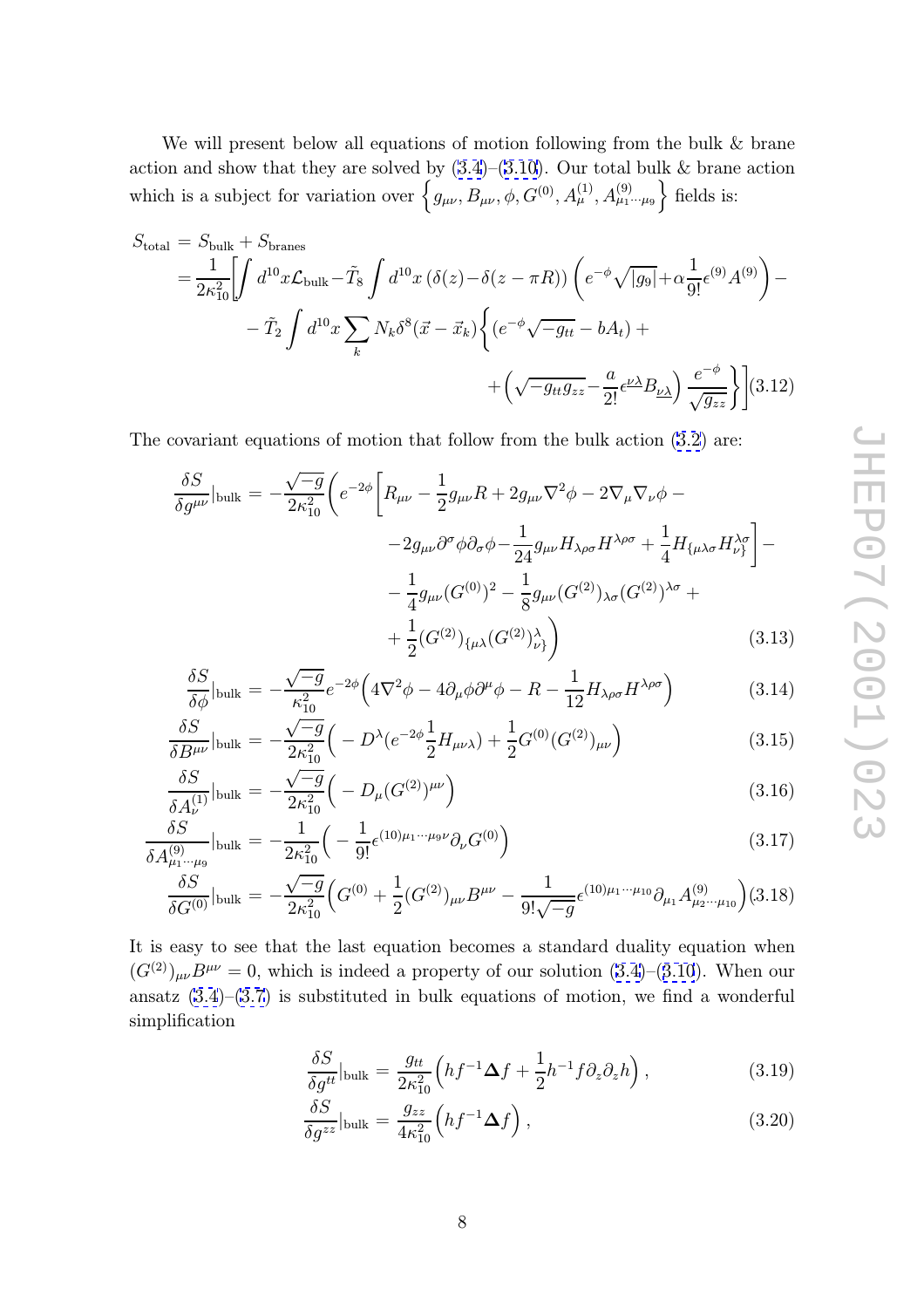$$
\frac{\delta S}{\delta g^{ii}}|_{\text{bulk}} = \frac{g_{ii}}{4\kappa_{10}^2} \left( h^{-1} f \partial_z \partial_z h \right),\tag{3.21}
$$

$$
\frac{\delta S}{\delta \phi}|_{\text{bulk}} = \frac{1}{2\kappa_{10}^2} (hf^{-1}\Delta f + h^{-1} f \partial_z \partial_z h) ,\qquad (3.22)
$$

$$
\frac{\delta S}{\delta B_{zt}}|_{\text{bulk}} = \frac{a}{4\kappa_{10}^2} h \Delta f ,\qquad(3.23)
$$

$$
\frac{\delta S}{\delta A_t^{(1)}}|_{\text{bulk}} = \frac{1}{2\kappa_{10}^2} \frac{a}{\alpha} \Delta f , \qquad (3.24)
$$

$$
\frac{\delta S}{\delta A_{\mu_1\cdots\mu_9}^{(9)}}\Big|_{\text{bulk}} = -\frac{\alpha}{2\kappa_{10}^2} \frac{\epsilon^{(9)}}{9!} \Big\{\partial_z\partial_z h(z)\Big\} \,,\tag{3.25}
$$

$$
\frac{\delta S}{\delta G^{(0)}}\Big|_{\text{bulk}} = -\frac{\sqrt{-g}}{2\kappa_{10}^2} \Big( G^{(0)} + \star G^{(10)} \Big) \,. \tag{3.26}
$$

In the presence of sources introduced in eq. (3.12) the complete equations of motion have additional terms:

$$
\frac{\delta S}{\delta g^{tt}}\Big|_{\text{bulk\&brane}} = \frac{g_{tt}}{2\kappa_{10}^2} \Big\{ h f^{-1} \Delta f + \tilde{T}_2 h f^{-1} \sum_k N_k \delta^8 (\vec{x} - \vec{x}_k) \Big\} + \n+ \frac{g_{tt}}{4\kappa_{10}^2} \Big\{ h^{-1} f \partial_z \partial_z h + \tilde{T}_8 h^{-1} f (\delta(z) - \delta(z - \tilde{z})) \Big\} = 0 , \quad (3.27)
$$

$$
\frac{\delta S}{\delta g^{zz}}\Big|_{\text{bulk\&brane}} = \frac{g_{zz}}{4\kappa_{10}^2} \Big\{ h f^{-1} \Delta f + \tilde{T}_2 h f^{-1} \sum_k N_k \delta^8(\vec{x} - \vec{x}_k) \Big\} = 0 \,, \tag{3.28}
$$

$$
\frac{\delta S}{\delta g^{ii}}|_{\text{bulk\&brane}} = \frac{g_{ii}}{4\kappa_{10}^2} \left\{ h^{-1} f \partial_z \partial_z h + \tilde{T}_8 h^{-1} f(\delta(z) - \delta(z - \tilde{z})) \right\} = 0, \quad (3.29)
$$

$$
\frac{\delta S}{\delta \phi}|_{\text{bulk\&brane}} = \frac{1}{2\kappa_{10}^2} \left\{ h f^{-1} \Delta f + \tilde{T}_2 h f^{-1} \sum_k N_k \delta^8(\vec{x} - \vec{x}_k) \right\} + \n+ \frac{1}{2\kappa_{10}^2} \left\{ h^{-1} f \partial_z \partial_z h + \tilde{T}_8 h^{-1} f(\delta(z) - \delta(z - \tilde{z})) = 0 , \quad (3.30)
$$

$$
\frac{\delta S}{\delta B_{zt}}\Big|_{\text{bulk\&brane}} = \frac{a}{4\kappa_{10}^2} \Big\{ h\Delta f + \tilde{T}_2 h \sum_k N_k \delta^8(\vec{x} - \vec{x}_k) \Big\} = 0 \,,\tag{3.31}
$$

$$
\frac{\delta B_{zt}}{\delta A_t^{(1)}}\Big|_{\text{bulk&brane}} = \frac{1}{2\kappa_{10}^2} \frac{a}{\alpha} \left\{ \Delta f + \tilde{T}_2 \sum_k N_k \delta^8(\vec{x} - \vec{x}_k) \right\} = 0, \tag{3.32}
$$

$$
\frac{\delta S}{\delta A_{\mu_1\cdots\mu_9}^{(9)}}\Big|_{\text{bulk\&brane}} = -\frac{\alpha}{2\kappa_{10}^2} \frac{\epsilon^{(9)}}{9!} \Big\{ \partial_z \partial_z h + \tilde{T}_8 (\delta(z) - \delta(z - \tilde{z})) \Big\} = 0, \tag{3.33}
$$

$$
\frac{\delta S}{\delta G^{(0)}}|_{\text{bulk\&brane}} = -\frac{\sqrt{-g}}{2\kappa_{10}^2} \left( G^{(0)} + \star G^{(10)} \right) = 0. \tag{3.34}
$$

All equations of motion of bulk & brane action are miraculously satisfied under condition that the equations for the harmonic functions  $f, h$  include the domain wall and multi-string source terms:

$$
\Delta f + \tilde{T}_2 \sum_k N_k \delta^8(\vec{x} - \vec{x}_k) = 0 \tag{3.35}
$$

$$
\partial_z \partial_z h + \tilde{T}_8(\delta(z) - \delta(z - \pi R)) = 0.
$$
 (3.36)

These equations are satisfied by our harmonic functions defined in (3.8)–(3.10).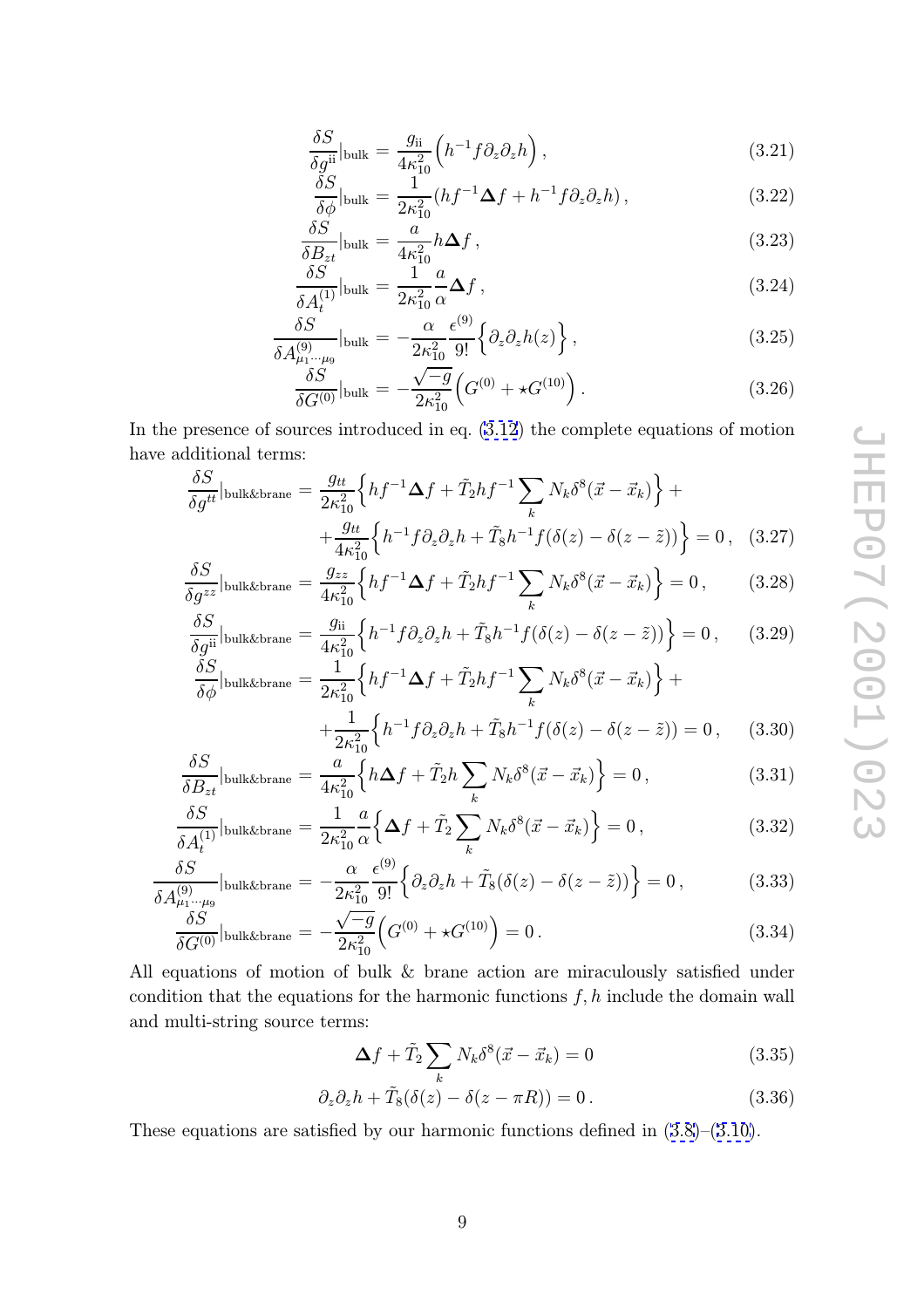In conclusion, we have found a 1/4 BPS solution of IIA (massive) theory with domain walls at the fixed points of the orientifold and multiple strings stretched between domain walls. The configuration has some electric field,  $A_t(z, \vec{x})$  reminiscent of the D0-brane and some 2-form  $B_{zt}(\vec{x})$  reminiscent of the F1 multi-string solution. There is a piecewise constant 0-form, dual to a 10-form, and both change the sign across the wall. We leave it to future investigations to find a better interpretation of this configuration and to understand the possibilities to use it.

### Acknowledgments

We had useful discussions with O. Bergman, E. Halyo, S. Hellerman, I. Klebanov, A. Linde, J. McGreevy, A. Peet and J. Polchinski. We are grateful to Y. Zunger for his GRONK program<sup>4</sup> which we used for calculations. The work is supported by NSF grant PHY-9870115. The work of M.S. was partly supported by the Department of Energy under a contract DE-AC03-76SF00515. S.P. acknowledges the support from Stanford Graduate Fellowship Foundation.

# A. 1/4 of unbroken supersymmetry

Our solution has an SO(8) symmetry. For simplicity we will switch to polar coordinates and consider one string solution at  $(\vec{x})^2 = r^2 = 0$ . We will find that  $\delta \lambda = 0$ and  $\delta \psi_t = \delta \psi_z = \delta \psi_r = 0$ . Due to SO(8) symmetry the variation of the gravitino  $\delta\psi_i$  can be written as  $\delta\psi_i = \delta_{ij}x^j\Psi$ . The relation to  $\delta\psi_r$  is

$$
\delta\psi_r = \delta\psi_i \frac{x^i}{r} = \frac{(x^i)^2}{r} \Psi = \Psi.
$$
 (A.1)

Thus if we establish that  $\delta \psi_r = 0$  it will follow that  $\delta \psi_i = \delta_{ij} x^j \Psi = 0$ .

We will substitute our solution into the supersymmetry transformations for  $\lambda$ :

$$
\delta_{\epsilon}\lambda = \left(\partial\phi - \frac{1}{12}\Gamma_{11} \not H\right)\epsilon + \frac{1}{4}e^{\phi}\left(5G^{(0)} + \frac{3}{2}(2\partial_{\lbrack\nu}A^{(1)}_{\rho\rbrack}\Gamma^{\nu\rho} + G^{(0)} \not B)\Gamma_{11}\right)\epsilon \qquad (A.2)
$$

and use for our ansatz that

$$
\emptyset \phi = \Gamma^{\mu} \partial_{\mu} \phi = \frac{1}{4} h^{1/4} f^{-5/4} \partial_r f \Gamma^r - \frac{5}{4} h^{-5/4} f^{1/4} \partial_z h \Gamma^{\underline{z}}
$$

$$
-\frac{1}{12} \Gamma_{11} \not\!H = \frac{\alpha - a}{2} h^{1/4} f^{-5/4} \partial_r f - \Gamma^{rzt} \Gamma^{11}
$$

$$
\frac{5}{4} e^{\phi} G^{(0)} = -\frac{5}{4\alpha} h^{-5/4} f^{1/4} \partial_z h
$$

$$
\frac{3}{4} e^{\phi} G^{(2)}_{rt} \Gamma^{rt} \Gamma^{11} = -\frac{3a}{4} h^{1/4} f^{-5/4} \partial_r f \Gamma^{rt} \Gamma^{11}.
$$

<sup>4</sup>http://itp.stanford.edu/~zunger/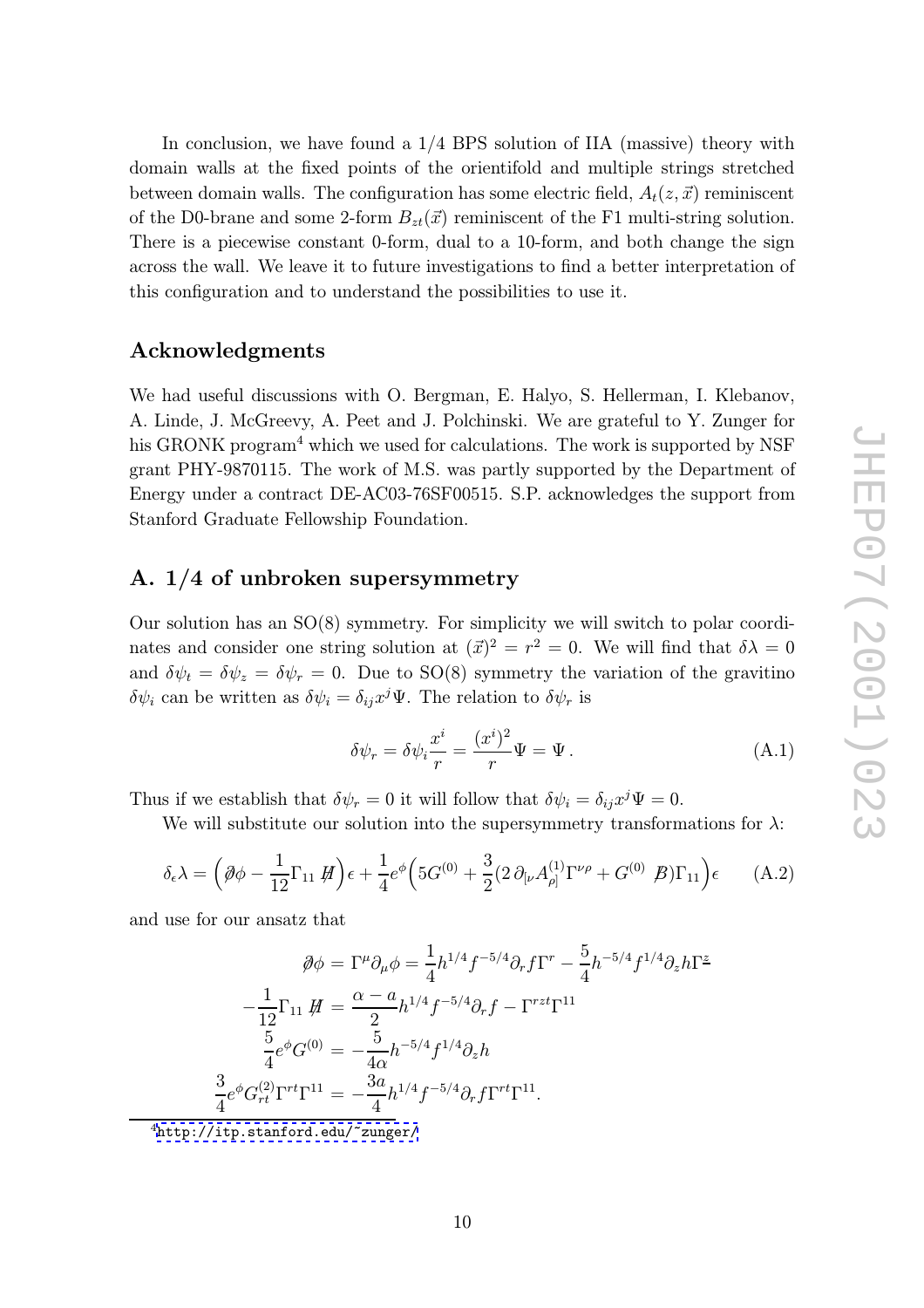Collecting all terms we have:

$$
\delta_{\epsilon}\lambda = \frac{1}{4}h^{1/4}f^{-5/4}\partial_r f\Gamma^r (1 - 2a\alpha\Gamma^{zt}\Gamma^{11} - 3a\Gamma^t\Gamma^{11})\epsilon - \frac{5}{4\alpha}h^{-5/4}f^{1/4}\partial_z h(1 + \alpha\Gamma^z)\epsilon
$$
  
= 0. (A.3)

We impose the following projectors:

$$
\alpha \Gamma^z \epsilon = -\epsilon
$$
  
\n
$$
\alpha \Gamma^{zt} \Gamma^{11} \epsilon = \beta \epsilon, \quad \beta^2 = 1
$$
  
\n
$$
\Gamma^t \Gamma^{11} \epsilon = \gamma \epsilon, \quad \gamma^2 = 1.
$$
\n(A.4)

The first one is for D8, the second one is related to F1 and the third one (a product of the first two) is related to D0. Thus we have 1/4 of supersymmetry unbroken, since only two projectors are independent.

The dilatino transformation (A.3) vanishes under conditions that  $a(2\alpha\beta + 3\gamma) =$ 1. Therefore there are two possibilities:

(1) 
$$
\alpha\beta = 1 (\alpha = \pm 1, \beta = \pm 1), \quad \gamma = -1 \Rightarrow a = -1
$$
  
(2)  $\alpha\beta = -1 (\alpha = \mp 1, \beta = \pm 1), \quad \gamma = 1 \Rightarrow a = 1$ 

and it is easy to check the compatibility of these projectors.

In our next step we have to consider the supersymmetry transformations for  $\psi$ 

$$
\delta_{\epsilon}\psi_{\mu} = \left(\partial_{\mu} + \frac{1}{4}\,\psi_{\mu} + \frac{1}{8}\Gamma_{11}\,\mathcal{H}_{\mu}\right)\epsilon + \frac{1}{8}e^{\phi}\Big(G^{(0)}\Gamma_{\mu} + \frac{1}{2}(2\,\partial_{[\nu}A^{(1)}_{\rho]}\Gamma^{\nu\rho} + G^{(0)}\,\mathcal{B})\Gamma_{\mu}\Gamma_{11}\Big)\epsilon\tag{A.5}
$$

and we assume that  $\epsilon = (-g_{tt})^{1/4} \epsilon_0$ . (In polar coordinates  $\epsilon_0$  depends on angles). The set of useful expressions is:

$$
e_{\underline{t}}^{t} = h^{-1/4} f^{-3/4} , \qquad \psi_{t} = -\frac{3}{2} f^{-2} \partial_{r} f \Gamma^{rt} - \frac{1}{2} h^{-3/2} f^{-1/2} \partial_{z} h \Gamma^{zt}
$$

$$
e_{\underline{z}}^{z} = h^{1/4} f^{-1/4} , \qquad \psi_{z} = \frac{1}{2} h^{1/2} f^{-3/2} \partial_{r} f \Gamma^{rz}
$$

$$
e_{\underline{r}}^{r} = h^{-1/4} f^{1/4} , \qquad \psi_{r} = \frac{1}{2} h^{-3/2} f^{1/2} \partial_{z} h \Gamma^{zr}
$$

Collecting all terms we get:

$$
\delta_{\epsilon}\psi_{t} = -\frac{1}{8}f^{-2}\partial_{r}f\Gamma^{r}\Big(3\Gamma^{t} + 2\alpha a\Gamma^{z}\Gamma^{11} + a\Gamma^{11}\Big)\epsilon + \frac{1}{8\alpha}h^{-3/2}f^{-1/2}\partial_{z}h\Gamma^{t}\Big(1 + \alpha\Gamma^{z}\Big)\epsilon
$$
  
\n
$$
\delta_{\epsilon}\psi_{z} = \frac{1}{8}h^{1/2}f^{-3/2}\partial_{r}f\Gamma^{r}\Big(\Gamma^{z} + 2\alpha a\Gamma^{t}\Gamma^{11} + a\Gamma^{z t}\Gamma^{11}\Big)\epsilon - \frac{1}{8\alpha}h^{-1}\partial_{z}h\Big(\alpha + \Gamma^{z}\Big)\epsilon
$$
  
\n
$$
\delta_{\epsilon}\psi_{r} = -\frac{1}{8}f^{-1}\partial_{r}f\Big(3 + 2\alpha a\Gamma^{z t}\Gamma^{11} - a\Gamma^{t}\Gamma^{11}\Big)\epsilon - \frac{1}{8\alpha}h^{-3/2}f^{1/2}\partial_{z}h\Gamma^{r}\Big(1 + \alpha\Gamma^{z}\Big)\epsilon.
$$

It is easy to show that if the spinors  $\epsilon$  satisfy the projector conditions  $(A.4)$ 

$$
\delta\psi_t = \delta\psi_z = \delta\psi_r = 0.
$$